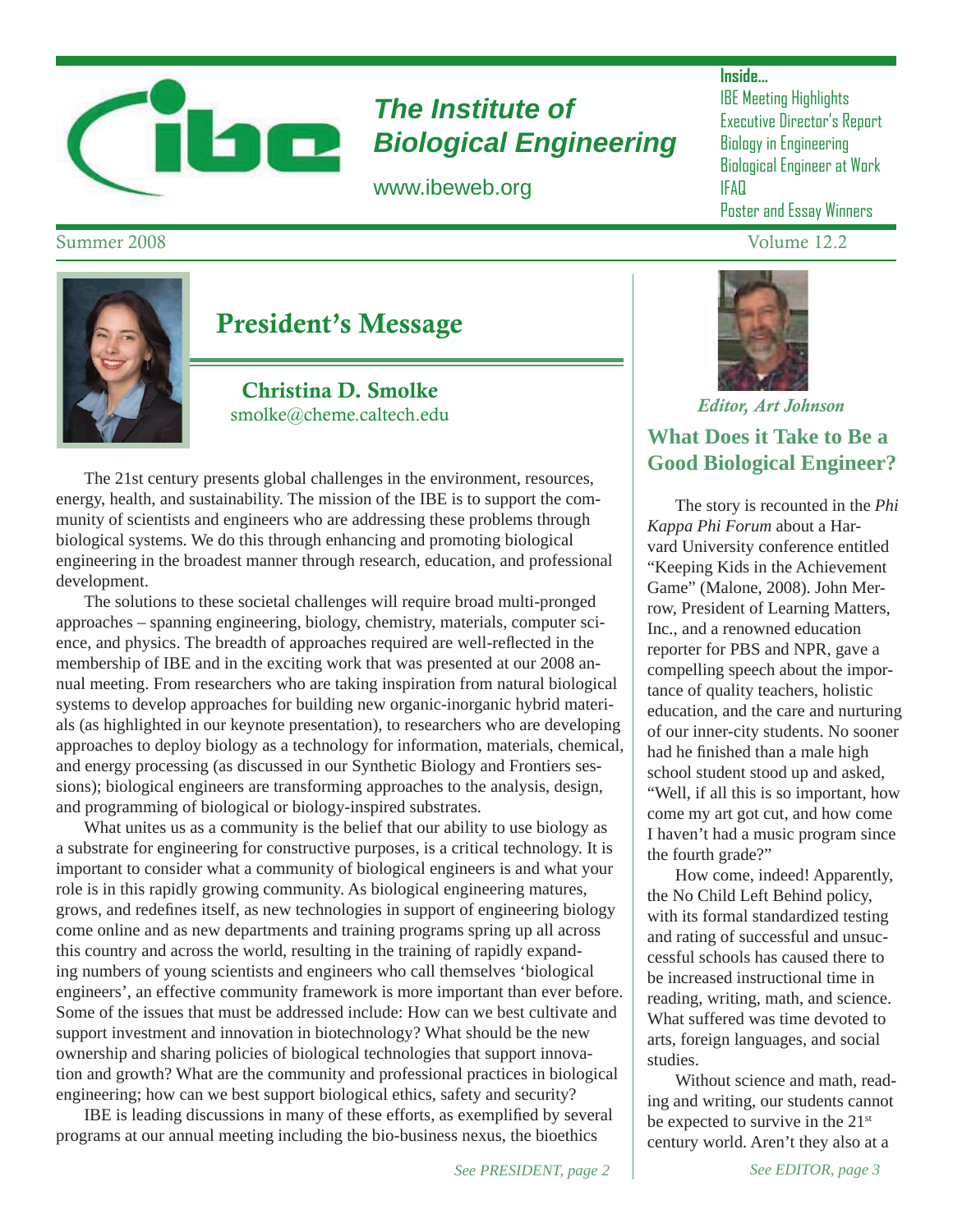#### *Continued from PRESIDENT, page 1*

contest, and a special session featuring student presentations from the iGEM (internationally genetically engineered machines) competition. As a professional society, IBE needs to look forward and anticipate the frameworks that need to be in place for its community in the  $21^{st}$  century – imaging a world in which biological engineering is a unique educational and professional discipline. What is the educational core of a biological engineer? What is a professional biological engineer, and should there be a license? Are there technical standards and codes by which the work of a biological engineer should be judged? What are the responsibilities or codes of ethics under which a biological engineer should work? IBE is providing a forum for discussing many of these issues within the IBE wiki site (http://openwetware. org/wiki/Institute\_of\_Biological\_Engineering) and IBE's new journal the Journal of Biological Engineering (http://www.jbioleng.org/home).

 IBE is on a strong trajectory that is due to the leadership that has been guiding the society, its membership which has been generally very active and engaged in the direction of the society, and the exciting growth that is happening in emerging areas of biological engineering. Attendance at the IBE annual meeting has nearly doubled over the past two years and our membership numbers continue to

increase. In addition, we have recently hired a new management company, Symbiotex Management Strategies, that is working actively with the leadership of IBE to develop new strategic plans appropriate with the promise and growth of this discipline and helping us to reach out to industry and educational programs.

 IBE is an organization that welcomes participation from its membership, at any age or stage of training. As a member, you are IBE and should be leading and participating in discussions and actions on issues and challenges that inspire you. Your energy and effort can have a real impact on what we as a society is doing. As a place to start, IBE has nine committees that span education, chapters/branches, meetings, membership, public relations, recognition/awards, website and communications, nominations/ elections, bylaws and publications committees. These committees represent an excellent first step in getting involved with IBE, either informally or as committee members. To learn more about these opportunities, please contact committee chairs as listed on the website (http://www.ibe.org/ about/committees.cgi). In addition, we encourage you to organize community discussions on the IBE OpenWetWare wiki site; the wiki site provides a forum for discussion that anyone can openly contribute to.

 As president of IBE, I have identified several goals on which I will focus my efforts over the next year. First, we will reach out to new members (new departments, emerging research communities) and international contingencies to build a broader biological engineering community base. Second, we will transition IBE to take better advantage of global community building and information sharing through interactive internet hubs. Third, we will emphasize a directed effort on education in biological engineering, by leading discussions around the foundational core of this discipline. Fourth, we will develop new initiatives directed to the support and development of IBE's student membership base. Our student membership is the core energy behind IBE and certainly the future of biological engineering. The executive committee has discussed several exciting initiatives that we will be implementing later in the year to support more active student chapters, activities and resources for these chapters, and to broaden IBE's base of support. Finally, we will begin developing partnerships with other organizations to participate in framing discussions around professional practices in biological engineering.

## IBE 2008 Officers

- **President:** Christina Smolke smolke@cheme.caltech.edu
- **Secretary:** David Jones djones1@unl.edu

**Treasurer:** Czarena "Czar" ccrofche@bae.uky.edu **Crofcheck** 

**Councilors at Large**

Past President: Tom Richard trichard@psu.edu

 Jeff Catchmark JCatchmark@engr.psu.edu Patrick Cirino cirino@engr.psu.edu Tim Gardner tgardner@bu.edu Sheila Grant GrantSA@missouri.edu Stacy Hutchinson sllhutch@ksu.edu

Mike Walter mfw2@cornell.edu

**Graduate Councilor**

**Undergraduate Councilor**

Jay Keasling jdkeasling@lbl.gov Todd Monroe tmonroe@lsu.edu Randy Rettberg pro@rettberg.com Chris Voigt cavoigt@picasso.ucsf.edu

Scott Metzler sam144@msstate.edu

Craig Barcus cbarcus@purdue.edu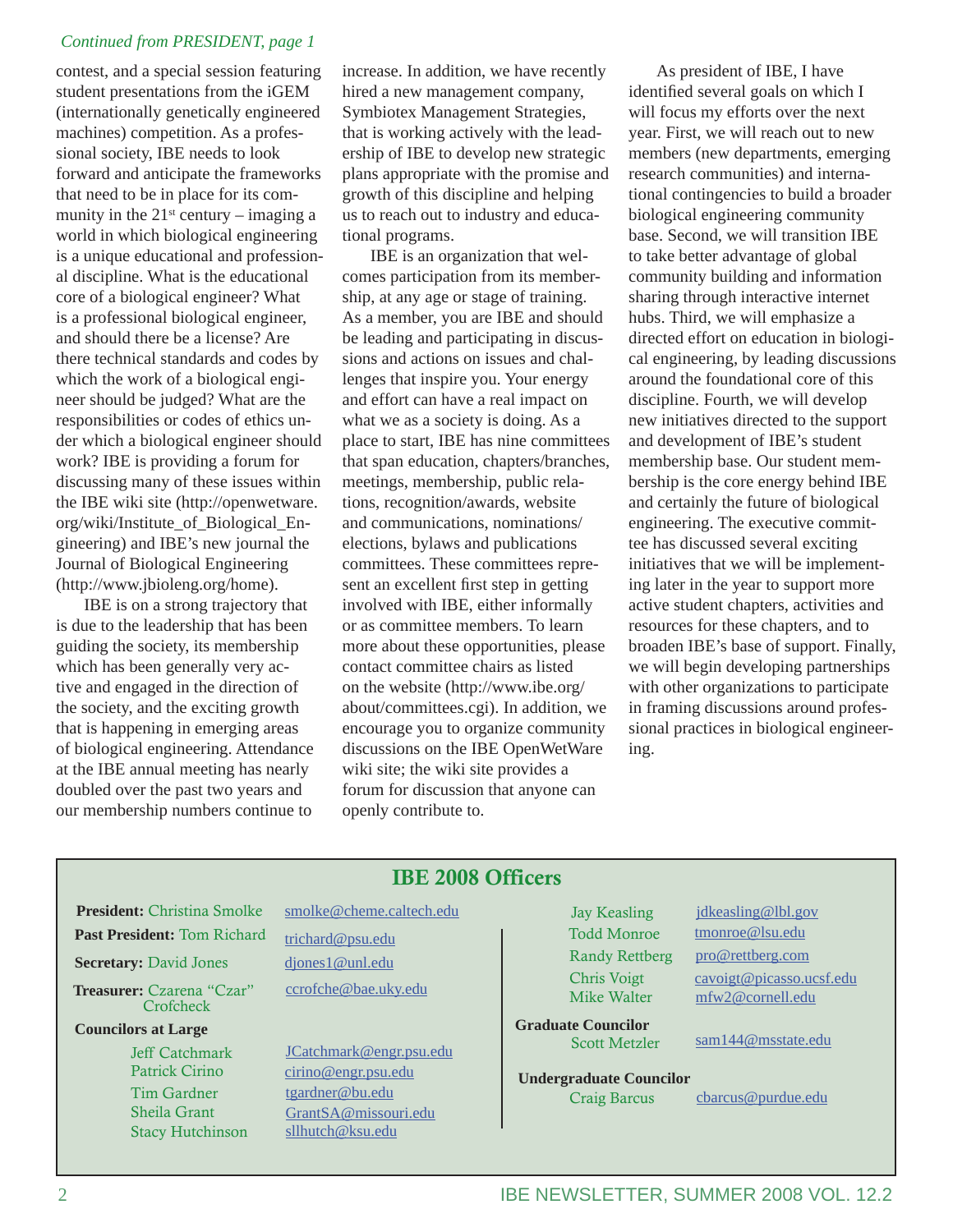#### *Continued from EDITOR, page 1*

disadvantage without art, history, music, and social and cultural legacies? The world is facing globalization: shouldn't we prepare the next generation to adapt with languages, global history, and appreciation for foreign contributions?

 Emil de Cou, Associate Conductor for the National Symphony Orchestra, has said, "I have yet to meet a teacher who thinks excluding the arts is a good idea. If you just memorize facts and figures, you're not contributing to society. You're a maker of widgets. The arts can be a divine spark that grows." (Express, 2008).

 Biological engineering, as some of us like to think, is a very broad integration of science, engineering, and biology. Not only do we expect biological engineering practitioners to be familiar with principles from fundamental physics, chemistry, engineering sciences, mathematics, and biology, but also much more. Biological engineers who truly represent the entire profession, and not just a small segment of it, should also know about ethics, aesthetics, emotional satisfaction, group dynamics, ecology, history, music, art, economics, and law. In other words, they should have some holistic view of the world; some systems concept of the grand scheme of things and how various parts fit together.

 We have had several successful IBE meetings with myriad technical papers that reflect the reductionist segmentation of the field. I have gone to many of these presentations and wondered exactly what the speakers were talking about. I wondered why I was there, when I expected perspective and yet got only detail. Perhaps that is the nature of the game, but it makes me yearn for something more complete.

 Perhaps that is what we can expect in the future as more and more of our high school students become more and more proficient in math and science, and less and less in cultural diversity.

With art and music squeezed out, what chance do we have to maintain a broad view of biological engineering? How can we expect future biological engineers to be adept enough to anticipate reactive maneuvers and unintended consequences characteristic of living things?

 Perhaps art and music do not directly contribute to versatility, but they help people to break the chains of constrictive thinking. The box that biological engineers need to operate in should have walls that are far removed from one another. Outside the box thinking should be the norm rather than the exception. If biological engineers cannot do this, then who can?

 My Biology for Engineers course reflects this philosophy. It is not a cellular biology course; it is not an ecology course; it is not biomechanics, electrobiology, genetics, or biophysics. It is all of these and more. The reason for this is that just a little exposure to group ecology, beauty, human factors engineering, language, and others goes a long way toward expanding the box. Understanding of genes as only one possible intergenerational information legacy, and of birth as a resetting of a chaotic system to a common starting point gives new perspective on biological details repeated so many times in other courses that one loses a sense of the wonder about the completeness of the biological world. Looking at biology as a source of solutions to be worked with rather than a source of problems to be conquered offers hope that biological engineers can truly add to universal progress rather than to false starts and technological pitfalls.

 We want us to be positive contributors. We want us to be appreciative of all the world around us and what it can offer. We need those who come after us to maintain this legacy of hope, vitality, and expression. We need to impart to them familiarity and appreciation for a broad education. We can do this in the home, in school, and in

life, but we cannot condone extremism that excludes cultural appreciation.

 Very few of us will win the Nobel Prize. I haven't given up hope yet, but there is nothing that I have done thus far to deserve such an honor. And it's not likely that I will ever achieve anything even close. But, as Arlo Guthrie has said, "everyone's good for something." I think it is more likely that the something that someone is good for depends strongly on the education and experiences they have in their formative years. Perhaps the something that we can be good at is to help the next generation to achieve greatness.

#### **References:**

Express, 2008, Pr. George's Kids Take Time for Art, *The Washington Post Express,* p12 (18 April).

Malone, H.J., 2008, Educating the Whole Child: Could Community Schools Hold an Answer? *Phi Kappa Phi Forum,* 88(1):16, 25 (Winter/ Spring).

Mark your calendars NOW! IBE 2009 Annual Conference **March 19 – March 22** in Santa Clara, California at the Santa Clara Marriott. More details this fall.

> *The IBE Newsletter is edited by Art Johnson Fischell Dept. of Bioengineering University of Maryland, College Park, MD 20742 Ph: 301-405-1184 Fx: 301-314-9023 artjohns@umd.edu*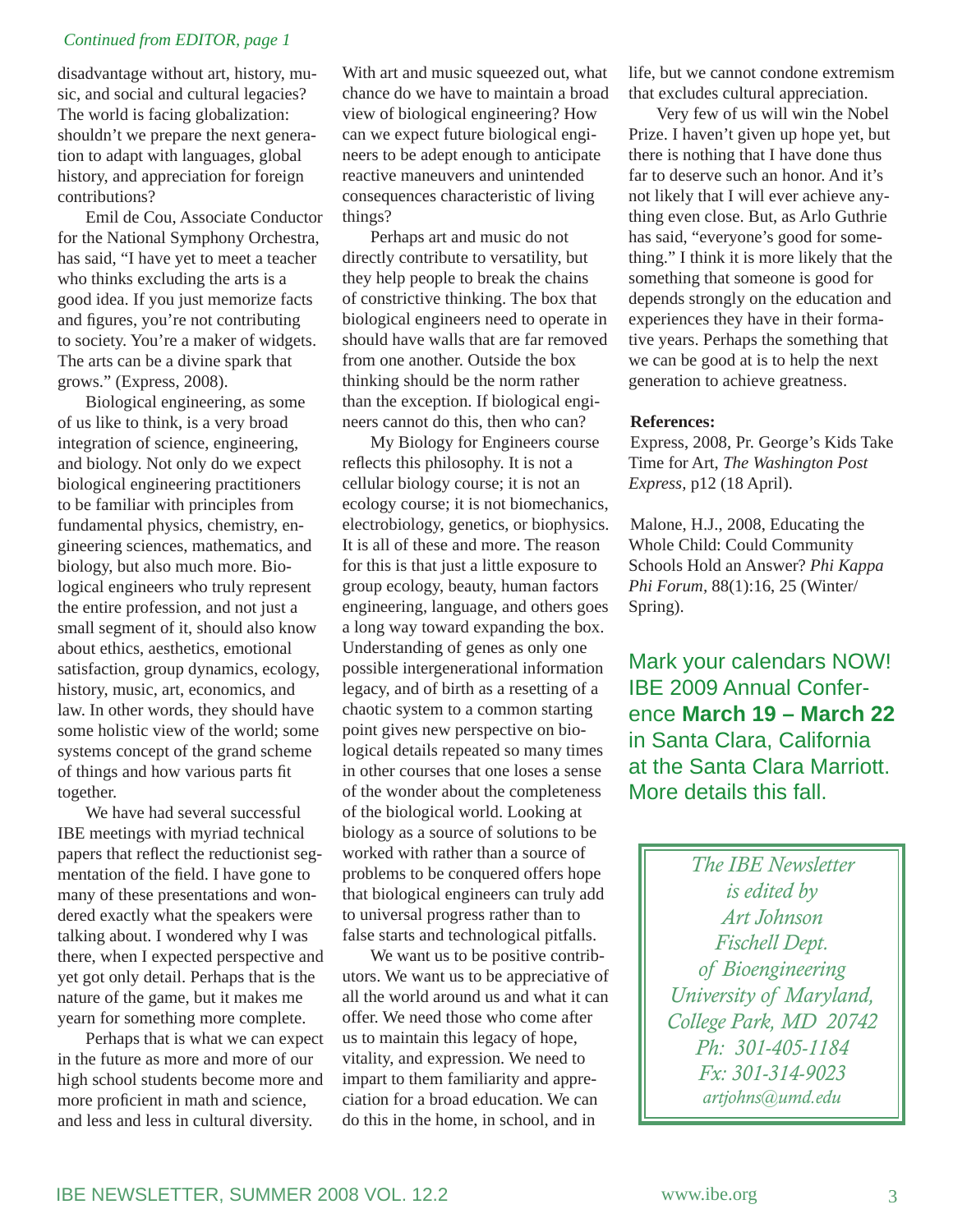# **IBE Meeting a Success**

 The IBE meeting held 6-9 March in Chapel Hill, NC was a rousing success. Attendees numbered 298 and 187 papers were presented on topics ranging from synthetic biology to synfuels. Meeting rooms were crowded with interested listeners, and student enthusiasm was on display for all to see.

 Winners were announced at the Awards Banquet for the Poster Contests (see page 6). Undergraduate student Bioethics Essay Contest winners were also announced. They were:

Zachary Russ, University of Maryland – first place

Nansen Yu, Cornell University – second place

William Richbourg, University of Maryland – third place

Stevephen Hung, University of Maryland – honorable mention

Brian Hofferbert, University of Maryland – honorable mention

Four IBE members were elected as the first class of Fellows. They were Roy Young ,Jerry Gilbert, Brahm Verma, and Tom Richard. Art Johnson was given the Brahm and Sudha Verma Lifetime Visionary Award. His citation read as follows:

 *Before biological engineering was popular, he worked to make people notice; when biological engineering needed to be explained, he wrote about its philosophical foundations; when biological engineering needed a home, he helped establish organizations where it would feel comfortable; when biological engineering was overlooked, he stubbornly reminded others of its importance; when biological engineering needed an educational base, he created a curriculum; and when biological engineering needed fl esh, he wrote original textbooks about the fi eld. No one has worked more assiduously on behalf of the biological engineering vision.*

 The Awards Banquet was capped with an IBE American Idol skit presented by students present from Purdue University, Mississippi State University, University of Virginia, and Utah State University, who acted as contestants. The three judges were played by Mark Riley (Randy), Sabina Jedlicka (Paula), and James Warnock (Simon). All did a wonderful job and kept the audience delighted and laughing. All-in-all, it was a very successful meeting. We thank Marshall Porterfield and his cohorts for arranging this great event.

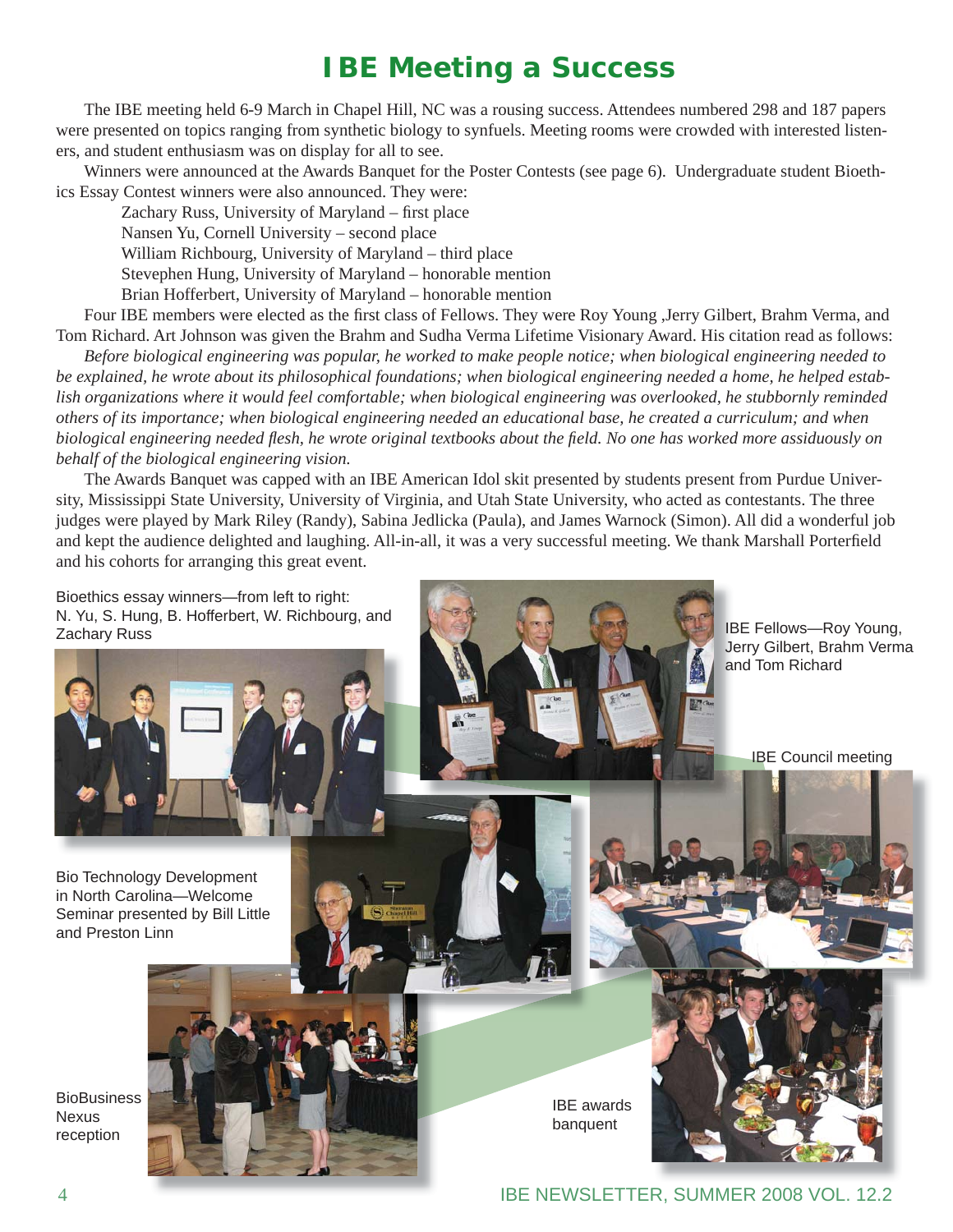# **Executive Director's Report** Sarah Clements

It has been an active first quarter for IBE. The year kicked off with the 2008 Annual Conference in Chapel Hill, North Carolina. IBE experienced many firsts at the conference including the largest number of attendees and presentations in the association's history. In addition, during the conference, the IBE leadership met and continued strategic planning discussions that started in late 2007.

 The meeting was energetic and produced innovative ideas for the organization's future. Implementation of the programs and member benefits will span the course of this year and into 2009. Please visit the IBE web site (www.ibe.org) often and check your email for updates.

 We encourage and want all members who are interested in sharing their expertise with the association to consider joining an IBE committee. The committees will be instrumental in implementing new opportunities and benefits for you. To join a committee, please send an email to the committee chair listed on the web site at www.ibe.org or contact Sarah Clements, IBE Director at sclements@ibe.org. Do you know the IBE mission statement? Do you want to contribute to the development of a new mission statement? The current IBE mission statement is posted on the IBE Wiki and is waiting for your comments. Please visit www. ibe.org, click on IBE Wiki, log in and provide your feedback. The leadership is dedicated to putting a mission into action that reflects its dedication to its members and the profession.

 Your support and involvement are necessary to accomplish these goals. Please feel free to contact a council member, a committee chair or Sarah Clements with any ideas, thoughts, or comments. We look forward to a successful 2008 and to hearing from you.

# Biology in Engineering

## *Suretha Potgieter Pretoria, South Africa*

 Isn't it wonderful how intertwined disciplines have become? Who ever thought you could combine acting with politics or biology with engineering? Why, you may ask, would engineers be interested in biology?

Nature has a harmonious, wasteless way of doing things that engineers could benefit from adapting. Learning the principles of bottom-up design and applying nature's ingenuity in their work could lead to completely new ways of thinking about mechanical systems or complex structures. Swapping our destructive human behaviour for the self-sufficient, self-healing one of nature could only benefit all involved.

 On the other hand, applying engineering principles to biological matter can lead to wonderful, almost sci-fi like discoveries. The engineer's tools of standardization and simulation, their drive to understand the underlying principles of a system and their knack for creating new gadgets out of old spares holds great promise for creating biological systems with previously unheard of functionality.

 Also, humans are biological creatures. Our health and well-being are functions of biological processes. Investing some effort in biology means investing in ourselves.

 The role of biology in engineering should thus be to provide both the foundation and the building material, with engineering as the cement, shaping new structures and holding them together.

 These are exciting times indeed, and who is to say what will be next? It is like seeing two rivers meet for the first time and predicting the course they will take.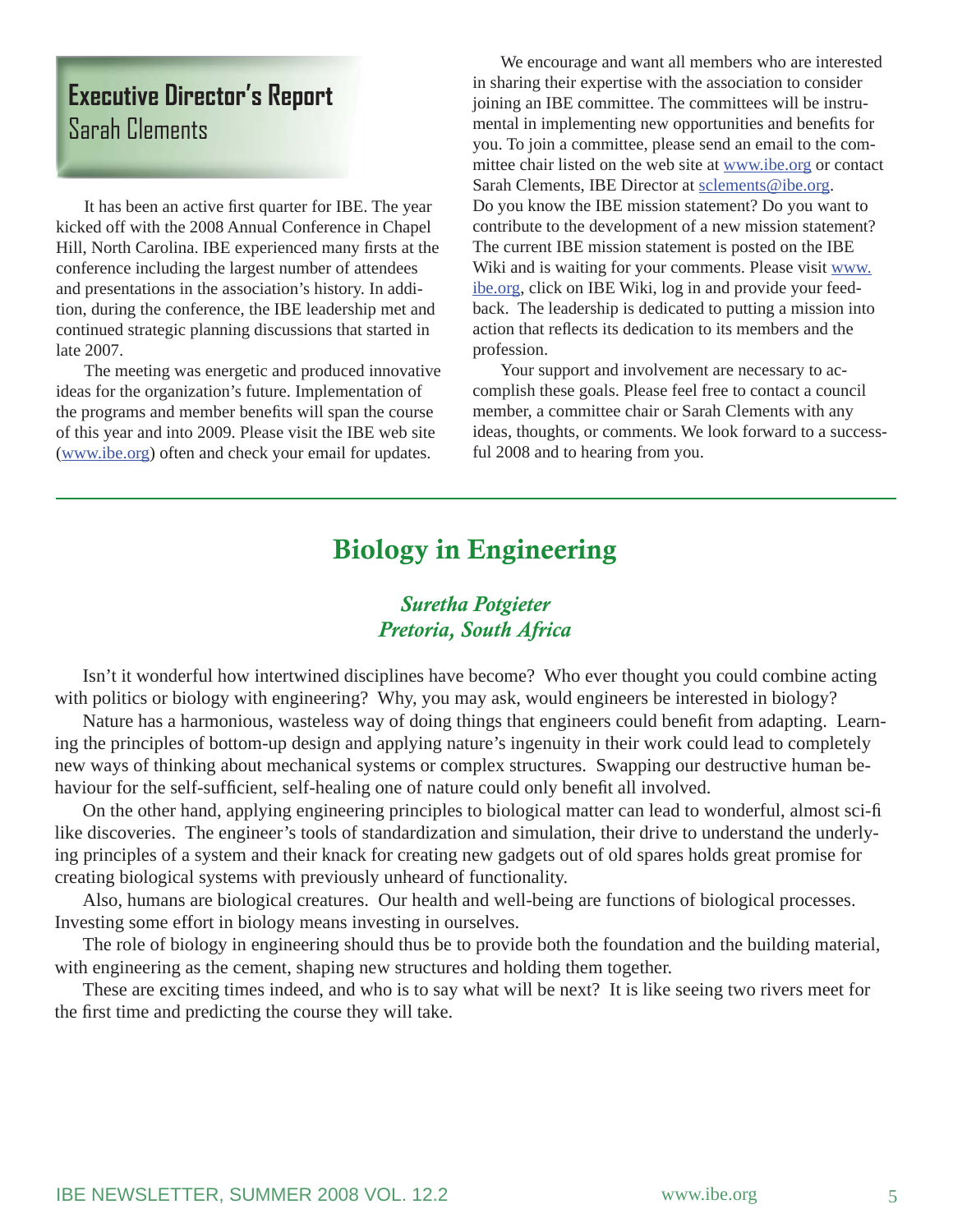

# **Undergraduate Poster Competition Winners**

FIRST PLACE **Omega-3 Fatty Acid Production from Crude Glycerol** Daniel Nelson, Sridhar Viamajala, Ronald C. Sims, Utah State University

SECOND PLACE **Optimizing Vascular Morphogenesis in a Self-Assembling Peptide Hydorgel** John P. Casey, Vernella V. Vickerman-Kelly, Roger D. Kamm, Louisiana State University and Massachusetts Institute of Technology

THIRD PLACE **Design of processing Conditions for Conversion of the Purple Sweet Potato to Useful Sugars**  E. Nicole Hill, Mari S. Chinn, Craig G. Yencho, V. Den Truong, North Carolina State University

# **Graduate Poster Competition Winners**

FIRST PLACE **An optimized Interdigitated Array Microelectrode Based Immunosensor for Detection of Avian Infl uenza Viruses** Yun Wang, Ronghui Wang, and Yanbin Li, University of Arkansas

SECOND PLACE **Acoustic Radiation Force Impulse Ultrasound for Monitoring Hemostasis in Femoral Artery Puncture In vivo** Russell Behler, Timothy Nichols, Melissa Caughey, Melrose Fisher, Caterina Gallipi, University of North Caro lina at Chapel Hill

#### THIRD PLACE

**Automatic Characterization of Focal Adhesions in TIRF Microscopy Images** Matthew Berginski and Shawn Gomez, University of North Carolina at Chapel Hill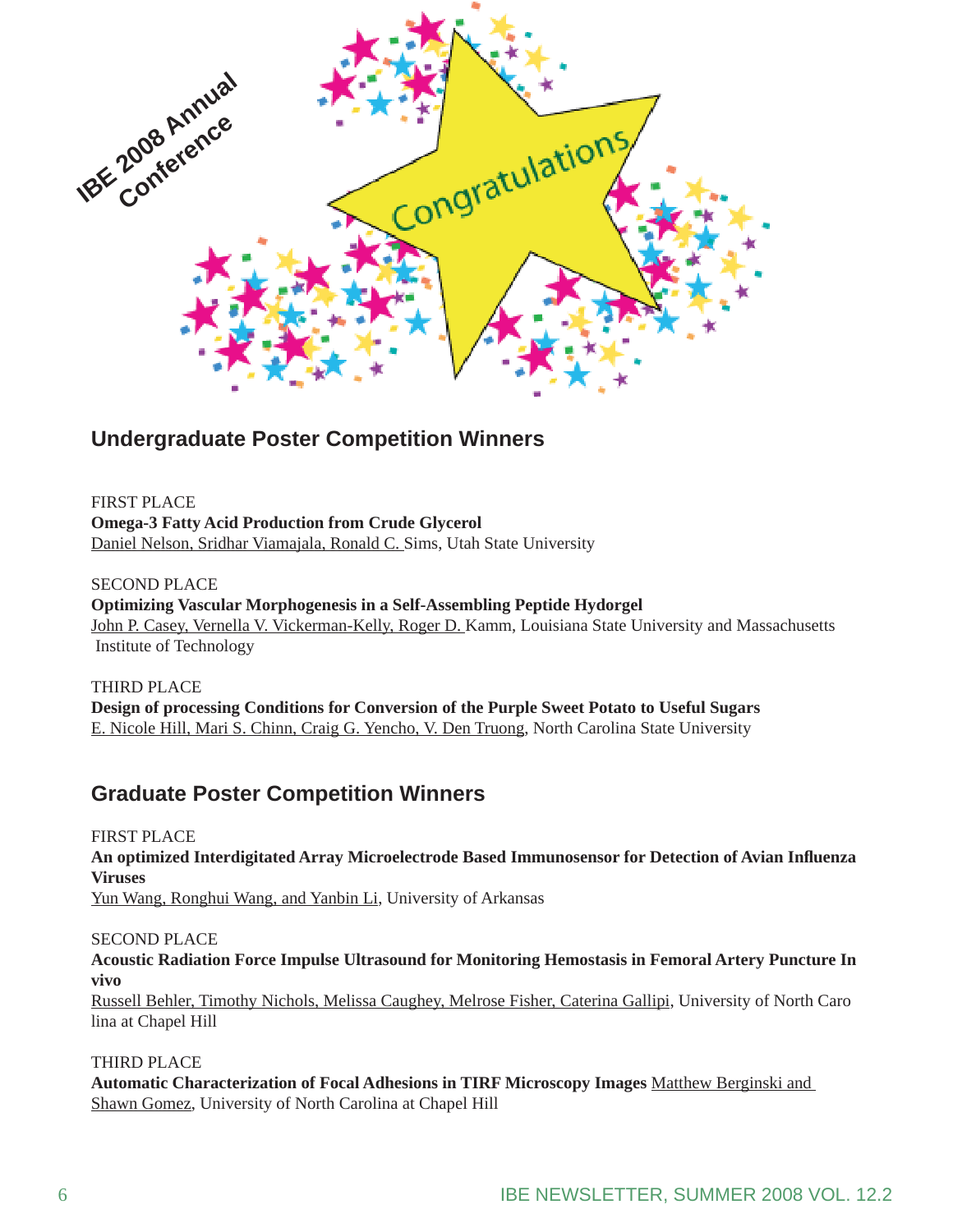# Biological Engineer at Work

## Beth Brokaw

*Alexander Nguyen graduated with his B.S in Biological Resources Engineering from the University of Maryland in 2007. He is now working for GE Medical Systems.*

#### 1) How did you choose your major?

I started out in aerospace engineering but was interested in the biological aspects of engineering, which lead me to biological engineering.

## 2) How did you get your job?

I interned at GE healthcare between my junior and senior years. I really enjoyed the experience. They gave me a job offer and so I knew where I was going to go after graduation before the start of senior year.

### 3) What does your job entail?

The Operations Management Leadership Program involves rotations around the country for two years with new locations every 6 months.

The first rotation was in Milwaukee and involved management of material suppliers for MRIs and MRI testing.

The second rotation, which is taking place in Cleveland, involves managing a team of around thirty people with production and servicing of equipment. For example the team gets broken surface coils from hospital MRIs that have to be repaired as quickly as possible so that patients get the care that they need in a timely manor. This requires knowledge of mechanical and electrical aspects of the devices.

### 4) Are you considering an advanced degree to help with your career?

Yes, I am not certain about what type of graduate work but am looking into MBA and medical school programs.

### 5) Do you find that what you learned at the University of Maryland applies well to your job?

Yes, I feel I was well prepared by the program. The information from my electronics course has been very useful at GE, as has mechanics of materials.

#### 6) Is there any course or skill you wish you'd learned before entering the field?

Once again, I'd say I felt prepared. It's possible more electronics would have helped with my job but each rotation at GE is different and other jobs in the field will certainly require very different skill sets.

### 7) Do you have any advice for the up and coming biological engineers?

I recommend that students learn as much as they can about the field. Biological Engineering is a very broad field ranging in topics from imaging to pharmaceuticals. It is important to have a wide scope of general biological engineering knowledge.

#### 8) What types of pre-graduation experiences make a recent graduate more desirable for a company?

Previous work experience is very helpful. However, how the person acts at the interview is the most important thing. The interview tells us how well the interviewee gets along with people and is able to express himself or herself.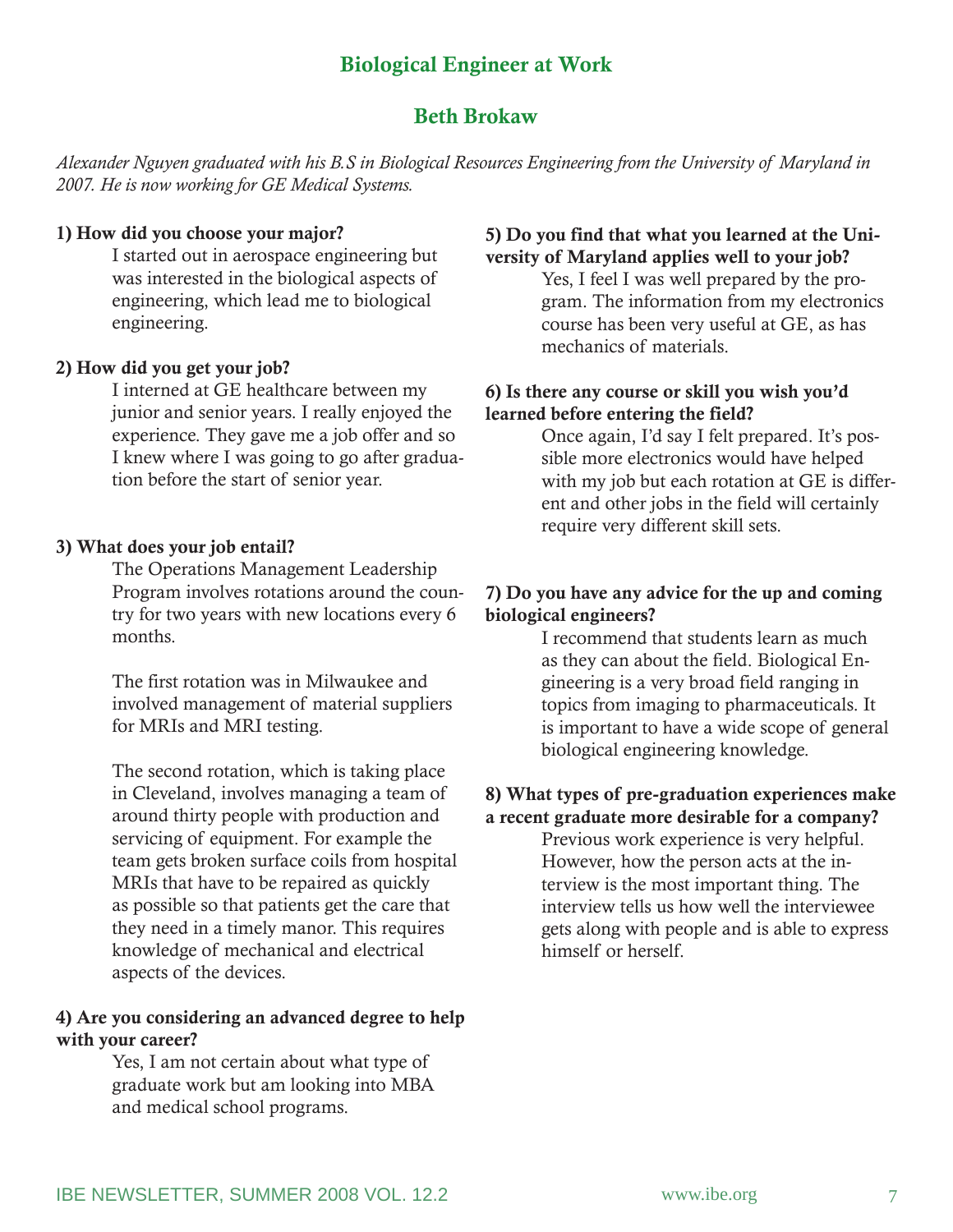

*iFAQ is a new column to appear in the IBE Newsletter, and we intend for it to appear regularly. Questions concerning almost any topic related to Biological Engineering, student life, professional interests, career management, or other issues of concern are invited from the readers of this newsletter. Answers will be contributed usually from older and wiser IBE offi cers and Council members, and sometimes from students or others in the fi eld. The intent of this column is to give useful advice on topics that are not always discussed among peers. If you have a burning question that you would like to have answered by our distinguished panel of experts, then send them along to Art Johnson, Editor, artjohns@umd.edu. Include in the email subject line the words "iFAQ Questions".*

**I am an undergraduate student in biological engineering who is going to graduate next year. At this point I really**  don't know what I am going to do after I graduate. I will probably try to find an interesting job, but don't know **what I'd like to do. My advisors keep telling me that I have a wide choice of careers that I can follow, but that is just making it more confusing for me. Can you give me some advice about how to go about looking for the right job?**

 You really do have a lot of choices as a Biological Engineering graduate. You can pursue jobs in a lot of different fields with every expectation of success. Graduates from the University of Maryland, for instance, are taking jobs in prosthetics, patent offices, biotechnology, medical devices, and environmental and ecological engineering consulting. A significant number of our graduates are applying to medical school, and some are going to law school or dental school. Others are pursing graduate work in environmental engineering, biomedical engineering, or food engineering. One student even said that now that he has satisfied his parents' expectations that he get his engineering degree he was going to follow his dreams and go into music. And just to show you that your first choice of job doesn't necessarily determine your professional career for the rest of your life, one alumnus who I just talked to worked for FDA for a year, decided he wanted to do something else, and is now working in environmental engineering.

 Some of our current graduates are looking to take temporary jobs to see what they like and what they don't like, and then either change jobs or go to grad school later. As a matter of fact, it used to be said that engineering graduates spent only a year in their first job, and then they moved on to better jobs somewhere else. You might want to try that approach. According to the AIMBE job placement survey of medical and biological engineering (MBE) students (www.aimbe.org), roughly 40% of MBE graduates found jobs, 35% went to graduate school, 20% went to medical school, and 5% were still looking. Each year the survey is updated, and these percentages don't change much from year to year.

So, what you have to do now is to start finding out what possibilities exist for you. Go to your school career office, and find out what they have. Ask your faculty advisors what they recommend. Find out where graduates from the last few years at your school have gone to work, and contact them. Find out how they like their jobs, what they do, and whether or not they know of positions open in their companies. One of the best ways to find an interesting job is by networking, and your fellow alumni are great people to work with. There are *Biological Engineer at Work* interviews in many of the previous IBE newsletters (available online at www.ibe.org), and these may be helpful and give you some ideas.

 In all of this you have to know about yourself: what you like to do, what you are good at, and how serious you are. If you are looking for something ordinary, then find a comfortable job and try it on for a while. Remember, you can always change later when you know yourself better. If you are looking for something different, try an overseas job, or working for an insurance company (they need engineers to suggest solutions to clients' potential risks), or teaching or training. Working in rehabilitation engineering will have you working closely with individuals, and the need is growing as the population ages. Working in biofuels is certainly a hot area these days.

Your vast numbers of career choices, while a problem for you just now, will be a strength for you later. The world is becoming a closer, and flatter place. You will need to be versatile in order to thrive in the new economy. So, you have chosen a great profession to study (see the editorial in the Spring 2008 issue of the AIMBE newsletter, online at www.aimbe. org).

And, finally, don't forget those who come after you. They will face some of the same problems that you now face, only they will confront them a few years down the road. Keep in contact with your school, give talks there, and look upon those graduates as potential employees for your company. Remember that the struggle that you are going through right now will help to make you a better advisor later. -ATJ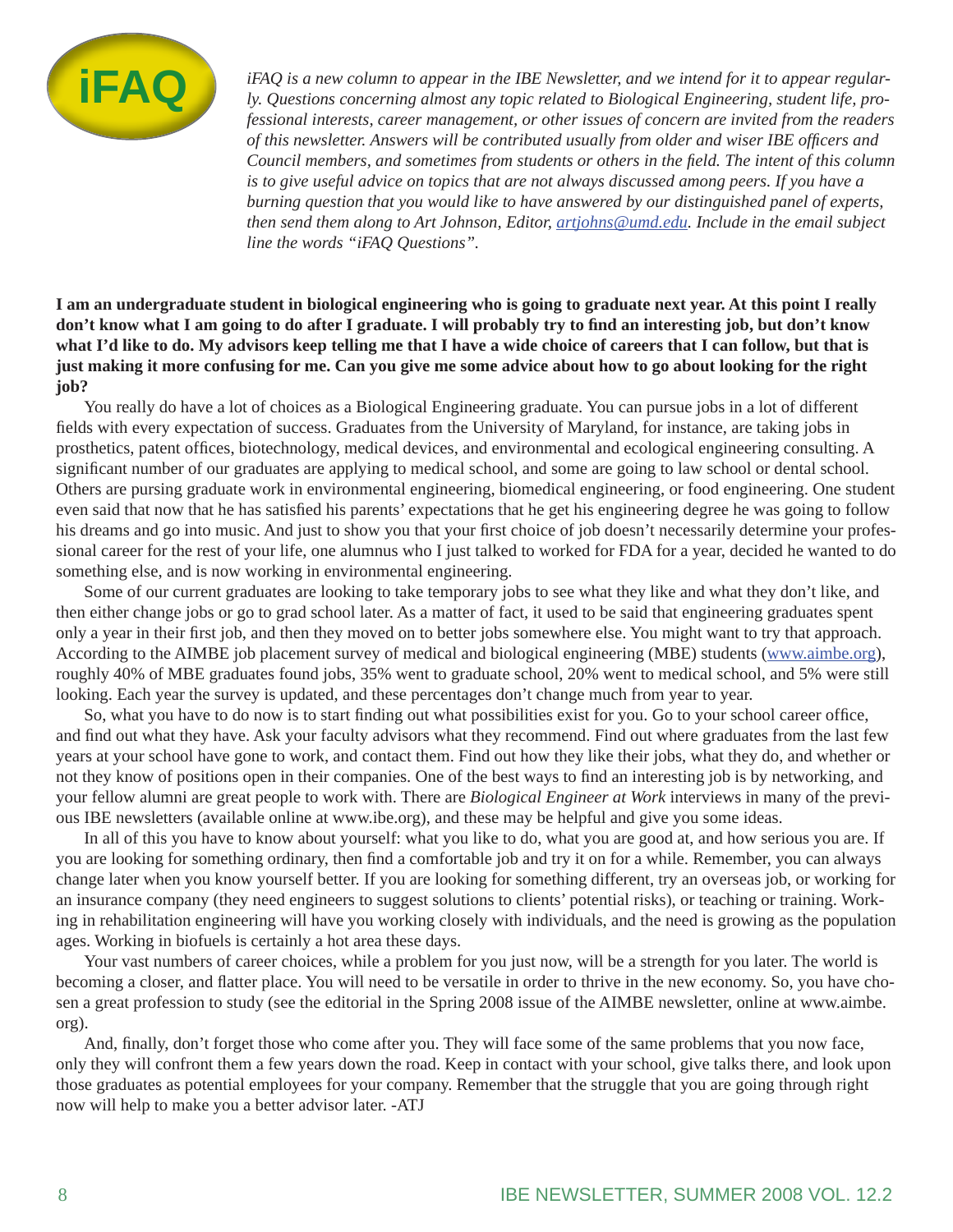Hello all,

 My name is Craig Barcus, the Undergraduate Council member for IBE. I was asked to write a piece for the newsletter, and before I go into what happened on the undergrad end at the conference, I would like to write something about myself. I am currently a junior at Purdue University majoring in Biological Engineering. I have been doing research in nano-materials with biological applications since the beginning of my sophomore year and am currently working on the first part of my Master's thesis. I am the current President of the IBE chapter at Purdue and the iGEM team.

 Enough about me, let's look at what happened at the Annual Conference. At the conference, many undergraduate students presented their work from across the country. Students from Utah State, Mississippi State, Louisiana State, Cornell, Virginia, Purdue, and North Carolina State Universities to name a few were represented. To my knowledge, over 30 undergraduate students attended the conference and we hope more will attend next year. The undergrads also put on a little show at the awards banquet, a la American Idol. Five different Universities were represented at the First Annual Undergraduate Entertainment Ceremony, with three distinguished professors as the judges. I am sure this will continue to be a large part of the ceremony, and was definitely worth the price of admission.

 In other news, four universities will be hosting a teleconference for Undergraduate chapters in October. Purdue University, Mississippi State University, Utah State University, and Cornell University will be the satellite sites. Live, virtual networking will be utilized to meet and greet with other undergraduates and discover new techniques to increase awareness and membership in the Institute of Biological Engineering.

I hope that everyone has a great summer.

Thank you, Craig Barcus

## **Synthetic Biology: Enormous Possibility, Exaggerated Perils**

#### Zachary Russ, University of Maryland

 Nobel Laureate and physicist Richard P. Feynman once wrote, "What I cannot create, I do not understand." In the field of biology, this quote is very apropos. Bioengineering, for all of its accomplishments, still has yet to create life to fit the same sort of precise specifications that chemical engineers have done with molecules and mechanical engineers have with machines. Life is too unpredictable and poorly understood to reach its full engineering potential. The newly introduced field of synthetic biology (synbio) represents a response to that problem. Synbio is epitomized by the BioBricks project, which attempts to create life from scratch with clearly defined and understood interactions between each engineered gene. One success of the BioBricks approach is the complete rewrite of the T7 bacteriophage, which behaves much like the original, but in a very predictable fashion. Synbio, much like genetic engineering in general, is not without its critics.

Many of the public's fears are reflected in *The Guardian* columnist Madeleine Bunting's "Scientists have a new way to reshape nature, but none can predict the cost." Bunting writes that synbio "is a frightening science," that

*See SYNTHETIC BIOLOGY, page 9*

## **New Student Chapter at Purdue**

#### *Jenna Rickus*

Students at Purdue University established a new student chapter of the Institute of Biological Engineering during the fall of 2007. The chapter was founded by students who were originally brought together by the international Genetically Engineered Machine (iGEM) competition. Participating in iGEM will continue to be a major activity for the chapter. The department of Agricultural and Biological Engineering (ABE) serves as an administrative and supportive home for the chapter, but students from many other engineering and science majors are members. Craig Barcus, a junior in ABE, is the chapter president. He is also the undergraduate student representative on the IBE council. The chapter's next major activity will be to host the first annual Midwest regional student IBE conference in the fall of 2008.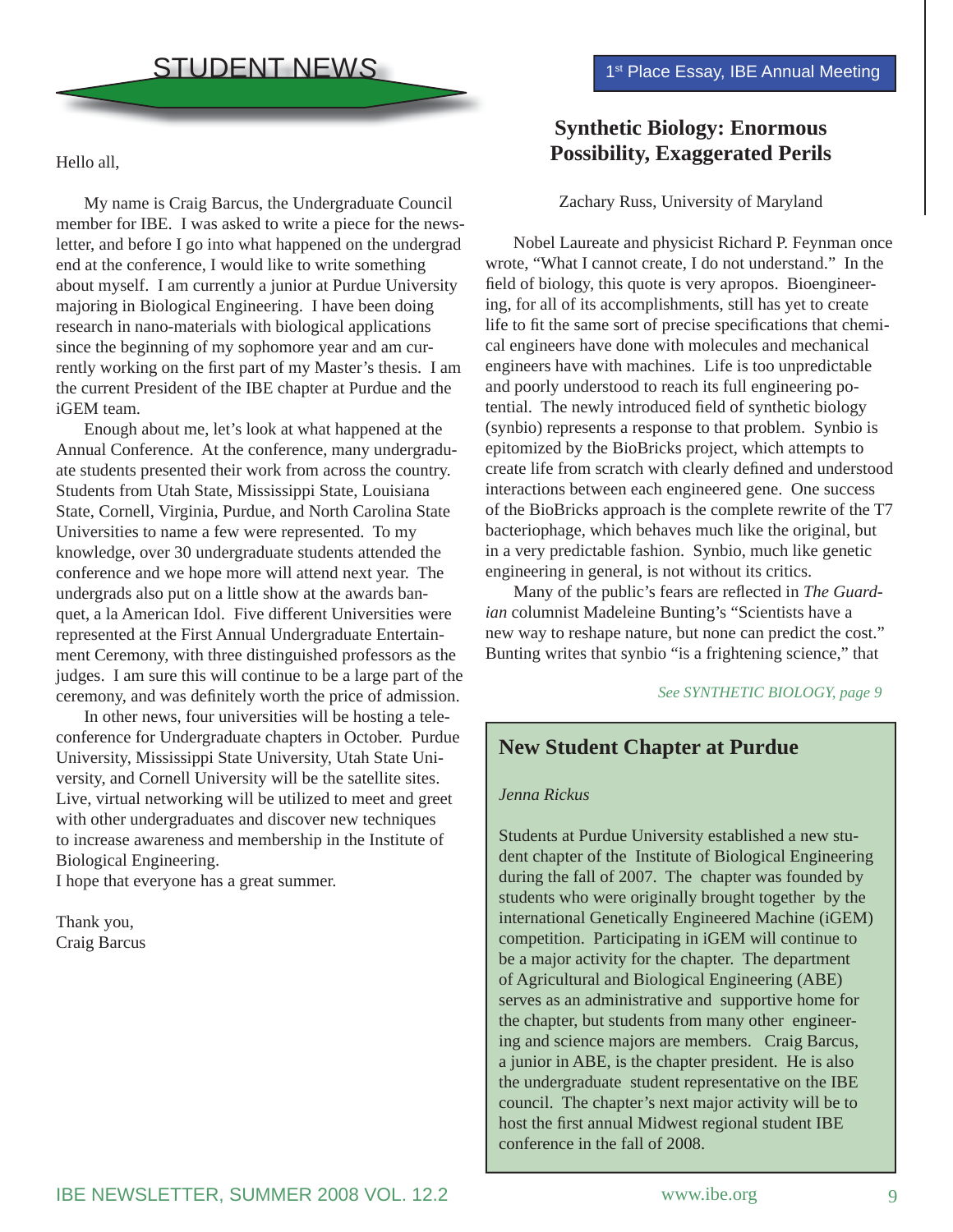#### *Continued from SYNTHETIC BIOLOGY , page 9*

it "has the potential to be highly accessible ... making the task of regulating its use extremely difficult," and synthetic organisms can "get out and cross with their wild cousins, mutating into organisms we had never foreseen." She expresses concern over the "massive and momentous consequences," comparing synbio to the Industrial Revolution. Professional scientists' concerns are more limited to feasibility, suggesting that it's unlikely humans can design a better biological machine than nature.

 Many of these concerns stem from a misunderstanding of synbio. Synbio is a new approach to genetic engineering that knocks out the byproducts of evolution out of the genome either by designing the organism from scratch or removing all of the nonessential DNA from an existing organism. The BioBricks project takes the former approach, and, by designing organisms using standardized building blocks, makes genetic engineering easier and much more efficient. BioBricks provide the potential to quickly and easily make biochemicals and pharmaceuticals without having to worry about unforeseen interactions between the drug genes and vestigial genes. Life effectively becomes predictable and can be modeled by equations. All nonessential processes can be removed in synthetic organisms, so more energy and resources go towards making the product. In the process, engineers gain a greater understanding of life and its mechanisms.

 But what of the drawbacks? What will happen if a synthetic organism escapes a lab? Most likely, nothing. With complete control over the genomes of their organisms, synbioengineers can introduce specific weaknesses into their organisms, such as a dependency on a particular amino acid, so that lab experiments have little chance of surviving in the wild. Without the noise data that natural organisms have in their genomes, synthetic organisms will also be very limited in genetic variation and virtually unable to adapt to new conditions. The probability of them hybridizing with wild varieties is also limited – they are synthetic organisms that have little in common with natural life and thus even less chance of recombinants surviving. Compared to organisms created using previous genetic engineering methods, synthetic organisms are much safer, not only because they lack the survival techniques found in nature, but also because they are better understood. Every gene in the organism is there intentionally with a specific purpose and a known function. This greatly lessens the risk of unknown genes triggering allergic reactions, one of the major fears in genetically modified food.

While accidental harm is significant, in the age of terrorism we live in, malice is also an important factor in technologies. While the accessibility of BioBricks makes regulation difficult, synthetic biology is (and will probably continue to be) a long way from a basement technology. Those who would wish to visit destruction on the human race have much easier, more convenient tools available. Nature has already provided massive numbers of harmful organisms, and deadly chemicals are easier to manage and create. With so many variables, the human body is a far cry from the controlled lab environment that synthetic biology addresses. Scientists would have enormous difficulty in creating a virulent pathogen instead of a simple microbe designed to produce a chemical in a sterile, stable environment. Even the advent of computer programming provided an easy route to destruction, much easier than the slight advantage BioBricks provides, by allowing individual computer crackers to cause billions of dollars of damage with a few days of work, but few would argue against the information revolution for this threat.

 There is even more risk to not using synthetic biology. Synthetic biology can produce organisms to clean up pollution and provide clean energy. Proteins and food can be created without wasting energy on a full-sized organism, providing cheap ways to make nutritious meals for millions. Without the help of synthetic biology, the Earth may just become uninhabitable for humans as pollutants build up and the climate changes. The dangers posed to the human race are not from genetic engineering so much as they are from well-understood technologies and mechanisms – wasteful energy use, inefficient land use, and straightforward destruction. In many developing countries, respiratory problems stemming from pollution are a persistent and growing problem. Synthetic organisms hold the potential to cleanly and efficiently manufacture products with minimal waste and some may even alleviate the threat of a poisonous atmosphere by breaking down specific toxins.

 Ultimately, synthetic biology is about complete understanding. Synbio is the opportunity to gain power over life and achieve the ultimate goal in engineering – to be so familiar with a part that its behavior can be modeled, predicted, and used; and the uses are limitless. Already, a synbio project is close to producing large quantities of artemisinin, an antimalarial chemical; other projects are aimed to make biosensors, anticancer microbes, and clean petrochemicals. Synbio is the next step in the growth of genetic engineering, and it offers a great hope for not only helping humanity but also minimizing the potential pitfalls of genetic engineering. Synthetic biology should be embraced, not feared, for the immense potential it has. As the MIT AI Lab's Tom Knight said, "the genetic code is 3.6 billion years old. It's time for a rewrite."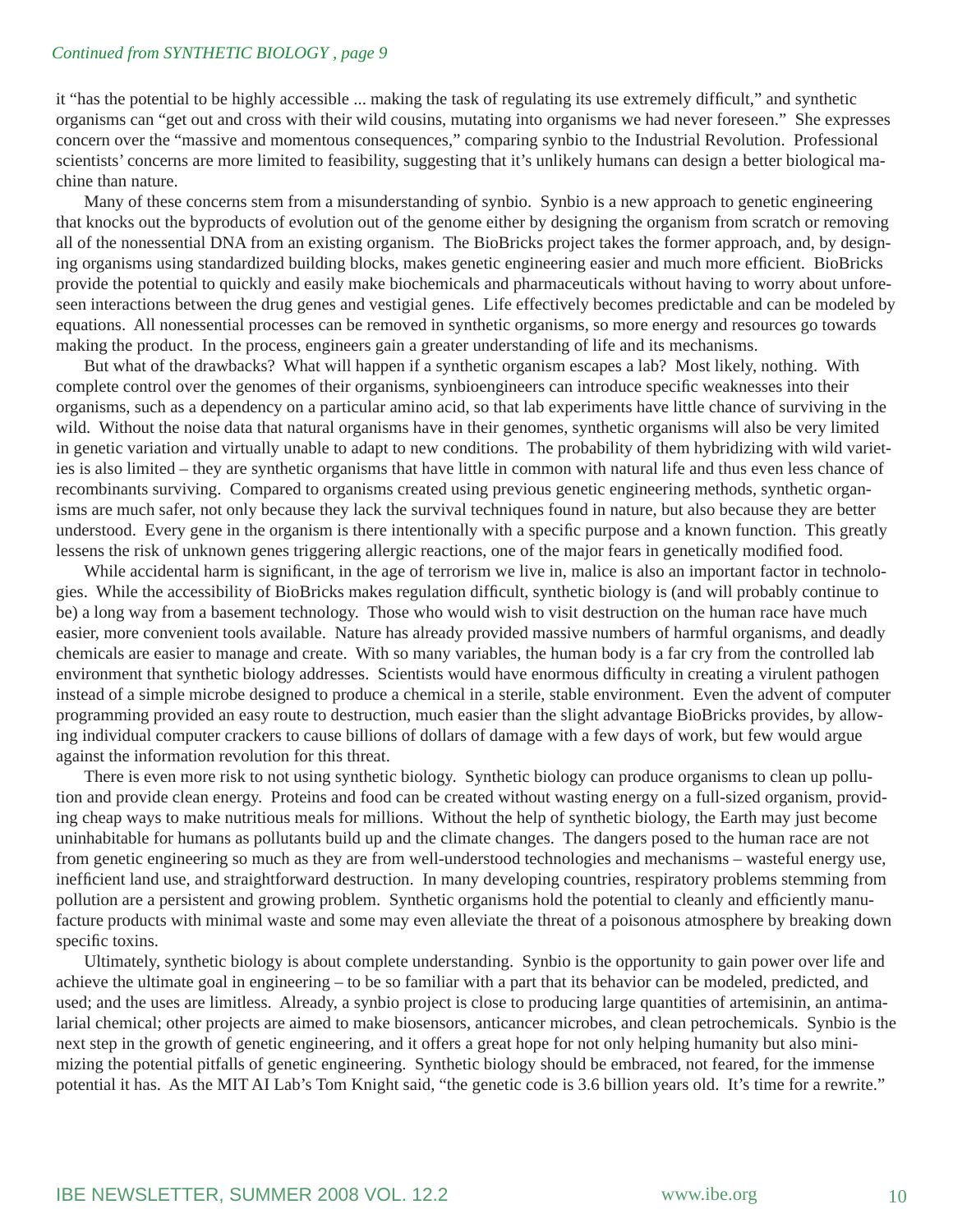## **The Dangerous Social Impacts of Genetic Engineering**

#### Nansen Yu, Cornell University

 The ability to frame ourselves in terms of our genes is both a blessing and a curse. Since the completion of the human genome project, there is no doubt that genetic research has permeated throughout the scientific world. Most current clinical research includes genetic tests or epidemiological studies to determine genetic factors at play [1]. This type of research can help individuals at risk of carrying a gene for inheritable diseases make informed decisions about how to avoid passing the gene on to offspring. Understanding genetic factors can also allow afflicted individuals to comprehend their situations and make informed decisions. However, genetic research has also illuminated various metaphysical aspects of humanity. Predisposition for addiction, previously perceived as a personal vice, has now been identified to be genetically linked. Even virtues, such as patience can be framed as an absence of a gene for aggressive behavior [1]. Research is going beyond just understanding genes. Manipulation of genes has limitless potential to impact the world. Gene therapy, a treatment that uses nonvirulent vectors to deliver genes to cells, has been a popular subject of research for the past decade. While there had been some setbacks, evidence of gene therapy as a successful treatment for Parkinson's disease has demonstrated the potential for this technology [2]. The recent discovery of RNAi and siRNA represents additional methods for controlling gene expression. Phase I clinical trials are already underway for several RNAi and siRNA based treatments. While the genetic engineering technology is still far from reaching the clinical consumer market, the risk for using the technology for applications other than treating diseases is real and can change the fiber of society. It is a practice that must be avoided at all costs.

 Society has already started to sense the impact of discovering certain genes that affect aspects of our human behavior including smoking addiction, alcoholism, drug addiction, obesity, anorexia, homosexuality, aggressive behavior, and dangerous decision making. The embracing of genetics may be a result of wishful thinking more than the willingness to accept scientific truth. With the discovery of the obesity gene, people have begun to rationalize their weight gain and look for alternatives to diet and exercise. [1] The notion of willpower has started to be challenged by the medicalization of human behavior. The large-scale social effect is still not known since very few people undergo gene tests for non-illness related conditions. In relation to obesity, on one hand, the social stigmas could dissipate because people will no longer view it as a lack in willpower. On the other hand, all overweight people could start being

viewed as genetically inferior. If we consider the gene for aggression, the issues become even more controversial. While studies have shown that violent criminals possess the gene more often that normal people, the presence of the gene is not necessarily predictive of criminal behavior. Should we be more accepting of violent criminals or should we lock them up forever because they are inevitably bound by nature to repeat their behavior? Medicalization of what we previously considered to be variabilities in human behavior has led to more questions than answers, as people wonder how much control they have over their vices and virtues.

 It is important to realize that the debate of nature versus nurture has not changed significantly. As a result of gene-linked behavior, the debate now exists on many new fronts. However, the notion that one is simply a product of one's genes must be rejected. Research has shown that, while having a certain set of genes that make one prone to alcohol addiction significantly raises the risk of alcoholism, personal choices are just as important. While treatment for disorders such as drug and alcohol addiction is warranted, genetic engineering is far from being a panacea for these disorders. On the contrary, I believe how we perceive disorders such as addiction has a much greater impact. Those who believe that there is nothing to prevent them from battling addiction or obesity are more willing to face their problems head on. Modern medicine already has numerous technologies to help these types of people. Others who realize their conditions have genetic bases would have no reason to fight nature if genetic engineering represents an easy way out. However, the change in perception that stems from this kind of thought could create a society in which each person is not accountable for his or her actions. It is also a slippery slope that can result in genetic engineering being used to introduce favorable genes, instead of to treat medical problems.

 Even now, the technology exists to abuse genetic engineering. Through preimplantation genetic diagnosis (PGD), parents worried about passing on genes for inheritable diseases are selecting for the healthy embryos by utilizing *in vitro* fertilization. [3] While no clinic would allow parents to select embryos based on gender or other non-medical criteria, a deterioration of society's moral fibers due to the unregulated availability of gene therapy could lead to changes in social attitudes toward PGD. In a similar way, I feel that the availability of plastic surgery in the U.S. has adversely changed our attitudes of beauty and accountability. The availability of PGD for detection of genes for inheritable disease has also brought up economic issues. Since the procedure is not covered by insurance, over the long run, it could lead to wider disparity between the healthcare options available to the rich and the poor.

*See SOCIAL IMPACTS, page 12*